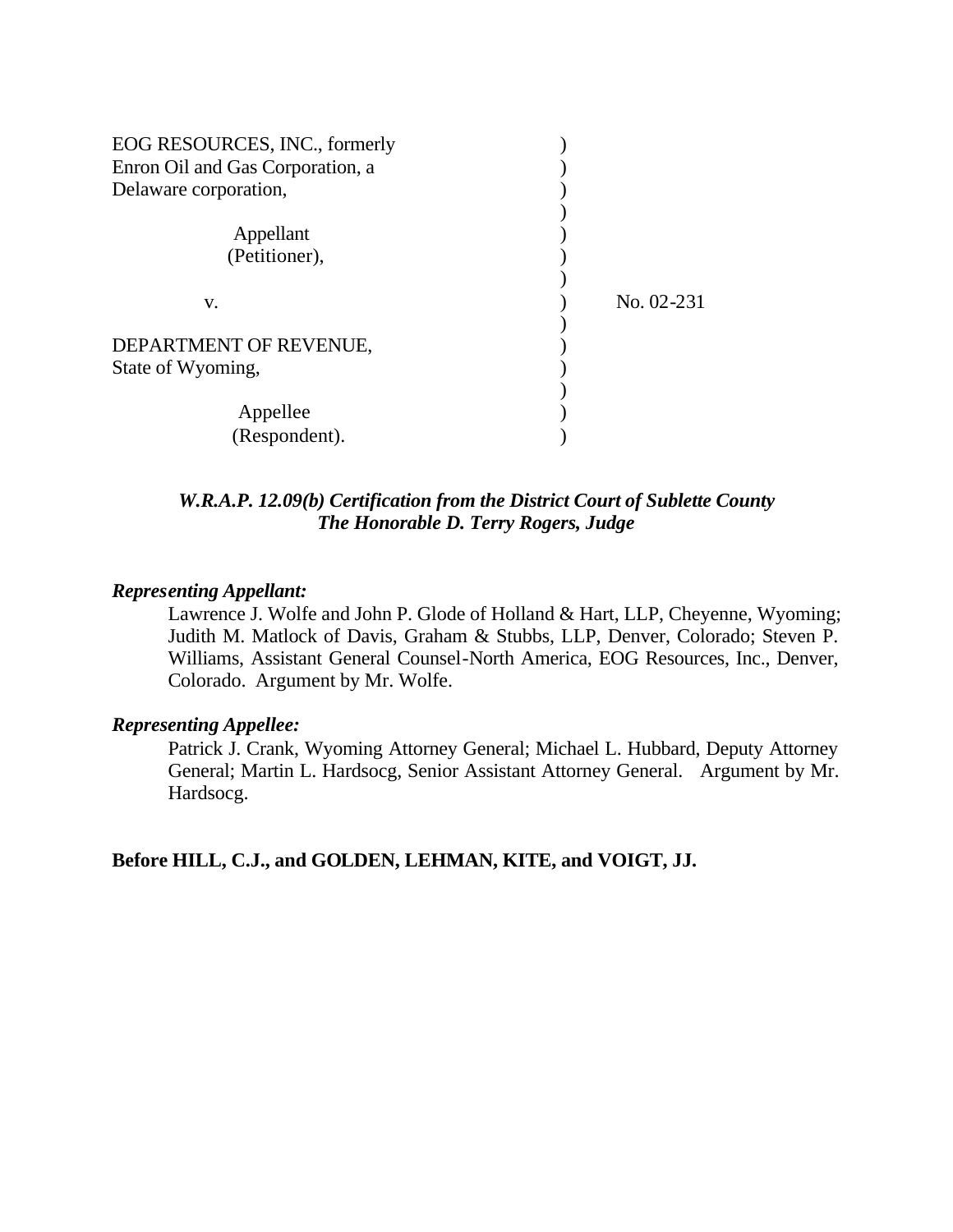### **GOLDEN**, Justice.

l

[¶1] Appellant EOG Resources, Inc. (EOG) paid severance and ad valorum tax for severance of minerals as part of a financing arrangement known as a volumetric production payments (VPP) agreement.<sup>1</sup> The Department of Revenue (Department) reviewed the several transactions comprising the VPP agreement and determined that an arm's length sale of minerals had occurred. It calculated a valuation based on contract pricing and assessed additional tax and interest. The Board of Equalization (Board) affirmed the Department's actions although it limited the interest assessment. EOG appealed on the basis that the entirety of the VPP agreement constituted a financing agreement warranting treatment as a non-arm's length sale.

[¶2] We affirm the Board's order.

#### **ISSUES**

[¶3] EOG presents this statement of the issues for our review:

A. Under Wyo. Stat. § 39-14-203(b)(v), only gas "sold" in a bona fide arm's length sale at or prior to the point of valuation is valued on the basis of such a sale. Cactus financed EOG's Wyoming oil and gas development by advancing EOG \$326,775,000 in return for an ownership interest in, and the production from, a portion of EOG's Wyoming reserves. To repay this advance, EOG exchanged gas in Colorado and Texas for Cactus's Wyoming oil, gas, and condensate production. Did the Board err in concluding that the transfer of title to Cactus's production in Wyoming to EOG was an "arm's length sale" subject to valuation under Section 39-14-203(b)(v)?

B. Article 15, Section 11 of the Wyoming Constitution requires a uniform tax valuation for Wyoming oil and gas production. By treating the exchange of Cactus's Wyoming oil, gas, and condensate production for EOG's oil, gas and condensate in Texas and Colorado as an arm's length sale, the Board disregarded the full terms of the financing transaction between Cactus and EOG. Instead, the Board valued Cactus's Wyoming gas on the basis of index prices in distant markets without accounting for EOG's repayment obligations to Cactus. Under Article 15, Section 11 is it proper to value Wyoming oil, gas and condensate production on the basis of the index value of gas in distant markets?

<sup>&</sup>lt;sup>1</sup> The statute governing this transaction was Wyo. Stat. Ann. § 39-2-208 (Michie 1997). That statute has been revised and renumbered and is now found at Wyo. Stat. Ann. § 39-14-203 (LexisNexis 2003).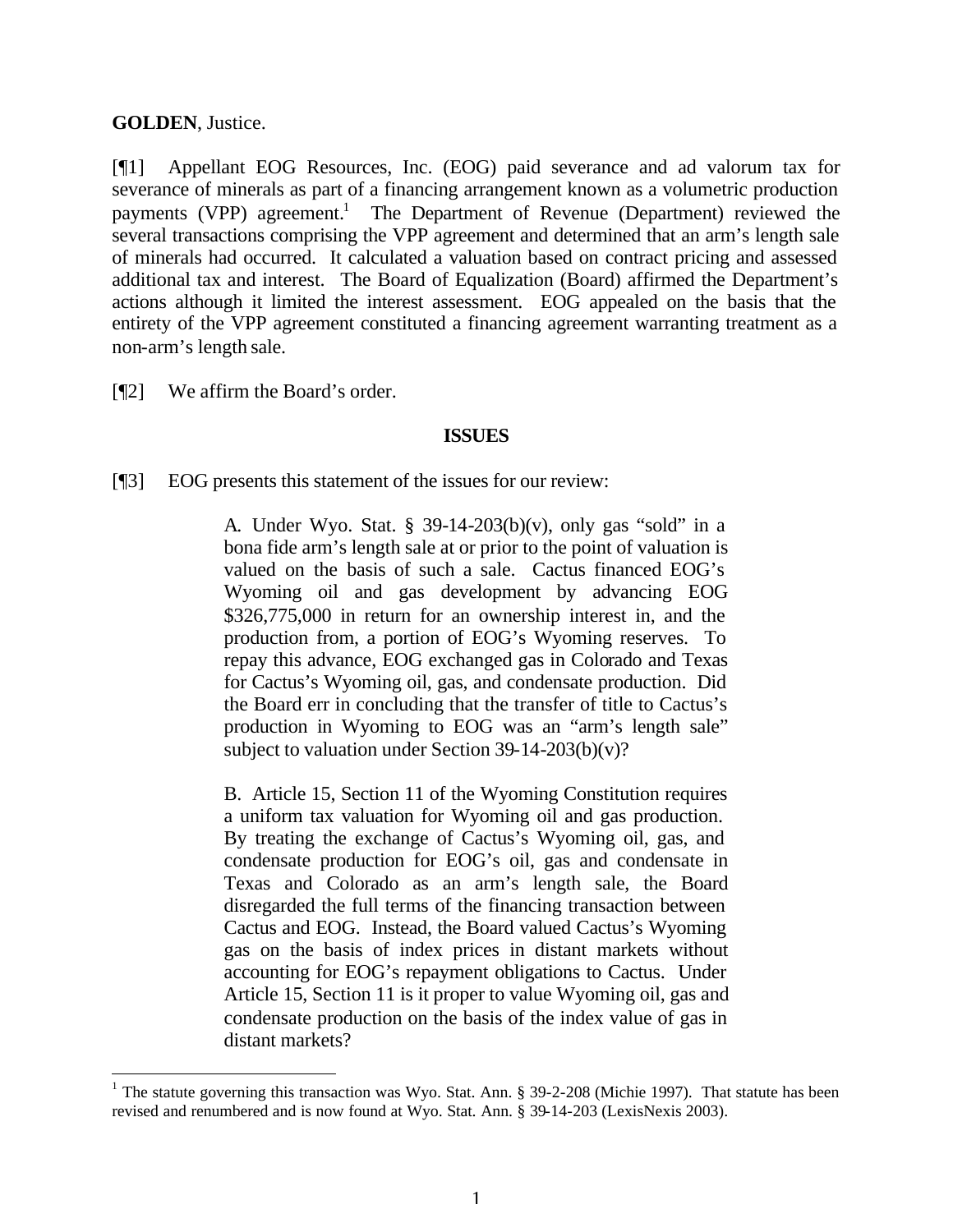C. Under § 39-14-203(b)(vi) the Department of Revenue is required to utilize one of four prescribed alternative valuation methods when the first arm's length sale of Wyoming oil and gas production occurs downstream of a brightline point of valuation defined for gas in §§ 39-14-203(b)(iv) as the outlet of the initial dehydrator. The delivery of Cactus's Wyoming gas production to EOG occurred downstream of this point. EOG therefore used the comparable value method to value its gas production. Was the Department required to apply one of the alternative valuation methods found in § 39-14-203(b)(vi)?

The Department presents the following statement of the issues:

A. Did the Board of Equalization correctly affirm the Department's valuation of EOG's production of "volumetric production payment" gas, which was conveyed arms-length by Cactus to EOG at the wellhead for valuable consideration, pursuant to Wyo. Stat.  $\S$  39-2-208(c)?

B. Did owner Cactus's conveyance of the Wyoming gas at the wellhead to EOG through an exchange for equivalent gas at locations in Texas and Colorado, which was ascribed a value equal to the index prices at the points in Texas and Colorado, and which was actually sold for the index prices at the locations in Texas and Colorado, constitute a taxable transaction pursuant to Wyo. Stat. § 39-2-208(c)?

C. May Cactus convey arms-length full title and ownership of extracted natural gas for valuable consideration at the wellhead as part of a purported financing transaction and thereby avoid tax liability?

D. Assuming Cactus conveyed gas arms-length to EOG for valuable consideration as part of a purported financing arrangement ("volumetric production payment"), is the sale of Wyoming gas within said financing arrangement exempt from severance and *ad valorem* taxation pursuant to WYO. STAT. § 39-2-208?

E. Was the Department of Revenue authorized to identify as the taxable value an arms-length sale for Wyoming gas at the wellhead pursuant to Wyo. Stat. § 39-2-208(c), in which the parties attributed a value to the gas equal to index prices from other localities, which were on the average higher than the sales prices of other Wyoming gas?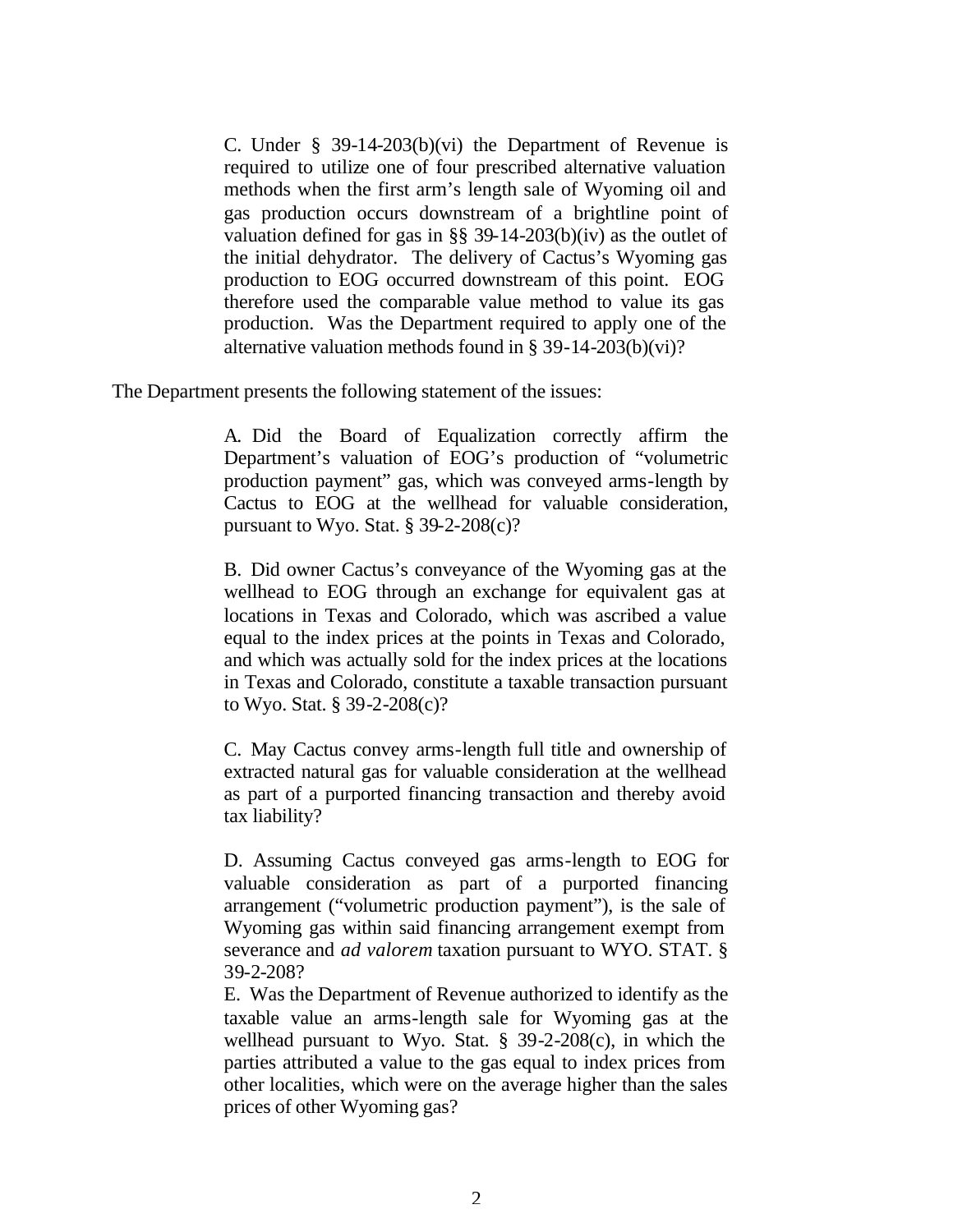F. Did the Board of Equalization correctly reject EOG's efforts to raise untimely claims and issues regarding the point of valuation and the presence of dehydrators?

G. Did the Board of Equalization correctly conclude that EOG's untimely claim and argument that the presence of dehydrators inches or feet before the custody transfer meters within the same enclosure ("combo unit") were legally and factually inconsequential and did not render improper the application of Wyo. Stat.  $\S$  39-2-208(c)?

# **FACTS**

[¶4] EOG and its predecessors in interest have owned and operated wells in Lincoln and Sublette Counties since the 1950s and produce primarily from the LaBarge Platform and the Moxa Arch formations. In 1992, EOG owned and operated over 800 wells in Sublette and Lincoln Counties. EOG had a significant lease position and a huge reserve base but, because of low gas prices, EOG was unable to finance additional development of the reserves. In 1992, in order to finance the development of its oil and gas reserves, EOG made the decision to enter into a volumetric production payment transaction.

[¶5] A volumetric production payment is a common form of an oil and gas financing transaction that has been used for decades. A producer sells its production for a limited duration in exchange for capital funds. The buyer receives a share of oil and gas produced for a limited time, free and clear of any of the costs of production, and its production payment interest is a real property interest of limited duration. Because the buyer owns the production, it has protection from the bankruptcy of the producer if the conveyance does not create a mortgage. Generally, production payment transactions consist of three documents, namely, a purchase and sales agreement, a conveyance, and a production and delivery agreement.

[¶6] In this case, the VPP transaction was entered into between EOG and Cactus Hydrocarbon 1992-A Limited Partnership II (Cactus) on September 25, 1992. The VPP transaction contained all three documents referenced above as well as another agreement providing for an exchange (Exchange Agreement). Under the purchase and sales agreement, Cactus gave EOG \$326,775,000 in exchange for a production payment interest in reserves in the ground. EOG operated the properties subject to the VPP agreement and produced the oil and gas, including the oil and gas now owned by Cactus. Although Cactus' ownership made it responsible for reporting and paying taxes on its share of product, the VPP agreement provided that EOG would assume all responsibility for reporting and paying all applicable taxes.

[¶7] Of particular significance to this case is that the VPP transaction also included an Exchange Agreement where Cactus delivered the minerals back to EOG and, simultaneously,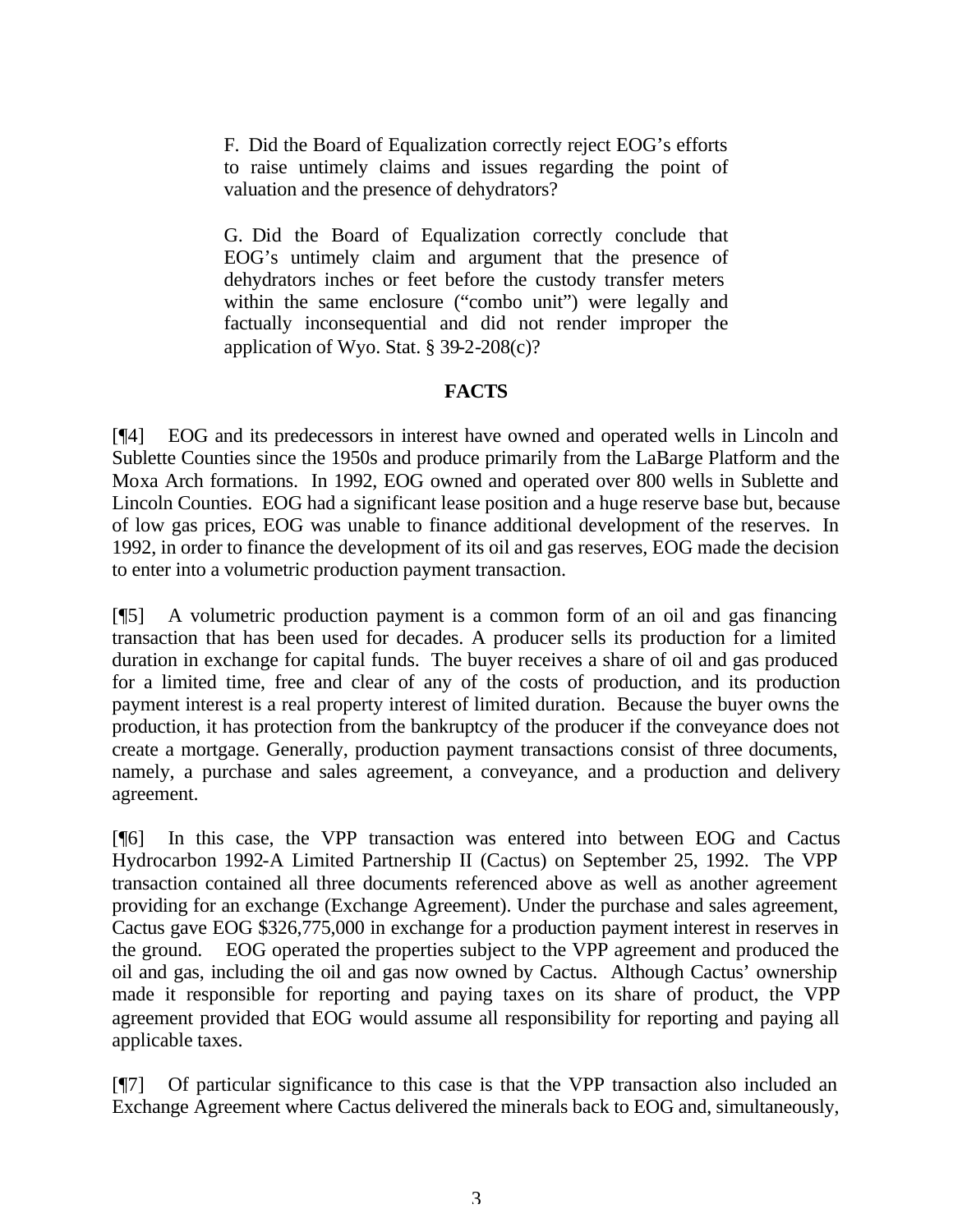EOG agreed to deliver gas to Cactus at four locations in Colorado and Texas. The VPP documents specified that delivery from Cactus back to EOG was accomplished at meters close to the well site. This variation of the standard VPP agreement raised questions whether this exchange of product altered the VPP agreement's nature from a standard financing arrangement to an exchange on terms equivalent to cash, i.e., a sale. The amounts of gas delivered at the Colorado and Texas downstream locations were equivalent on an MMBTU<sup>2</sup> basis to the volumes of oil, gas and condensate delivered by Cactus to EOG at the Wyoming locations. More facts relating to the Exchange Agreement are provided below in the discussion section.

[¶8] Cactus executed a fifth document simultaneously with the Exchange Agreement. The fifth document, however, was between Cactus and a third party, Enron Gas Marketing, Inc. (EGM). Under the fifth document (EGM Purchase Agreement), Cactus sold the Colorado and Texas gas to EGM and priced it based on index pricing specific to those locations. The Board found that index pricing in those Colorado and Texas locations was generally higher than for Wyoming.

[¶9] The existence of this Exchange Agreement in conjunction with the EGM Purchase Agreement caused the Department to determine that this VPP transaction was something more than a financing arrangement. The Department's review of all five documents led to its conclusion that this Exchange Agreement resulted in an arm's length sale of natural gas<sup>3</sup> and based the fair market value on the index pricing referenced in the agreement. The Department also determined that the sale occurred at a point of valuation that required application of § 39-2-208 $(c)$ .<sup>4</sup> EOG had reported a non-arm's length exchange of natural gas at the well head and applied an alternative tax method as provided in § 39-2-208 $(d)$ .<sup>5</sup> The Department assessed additional severance tax liability in the amount of \$1,723,952.02 and

 $5$  Wyo. Stat. Ann. § 39-2-208(d) (Michie 1997) provides:

l

 $2^{2}$  EOG explains that MMBTUs are a measure of the heating content or energy available in a fuel and constitute one million British Thermal Units. Gas is measured in MMBTUs but oil and condensate are normally measured in barrels.

 $3$  The Department audit did not dispute the valuation method of any other type of mineral and none were at issue at the Board hearing.

 $4$  Wyo. Stat. Ann. § 39-2-208(c) (Michie 1997) provides:

If [natural gas is] sold to a third party, or processed or transported by a third party at or prior to the point of valuation provided in subsection (b) of this section, the fair cash market value shall be the value established by bona fide arms-length transaction.

In the event the [natural gas] is not sold at or prior to the point of valuation by bona fide armslength sale . . . [t]he department shall determine the fair cash market value by application of one (1) of the following methods:

<sup>(</sup>i) Comparable sales -- . . .

<sup>(</sup>ii) Comparable value -- . . .

 $(iii)$  Netback --  $\dots$ 

<sup>(</sup>iv) Proportionate profits -- . . . .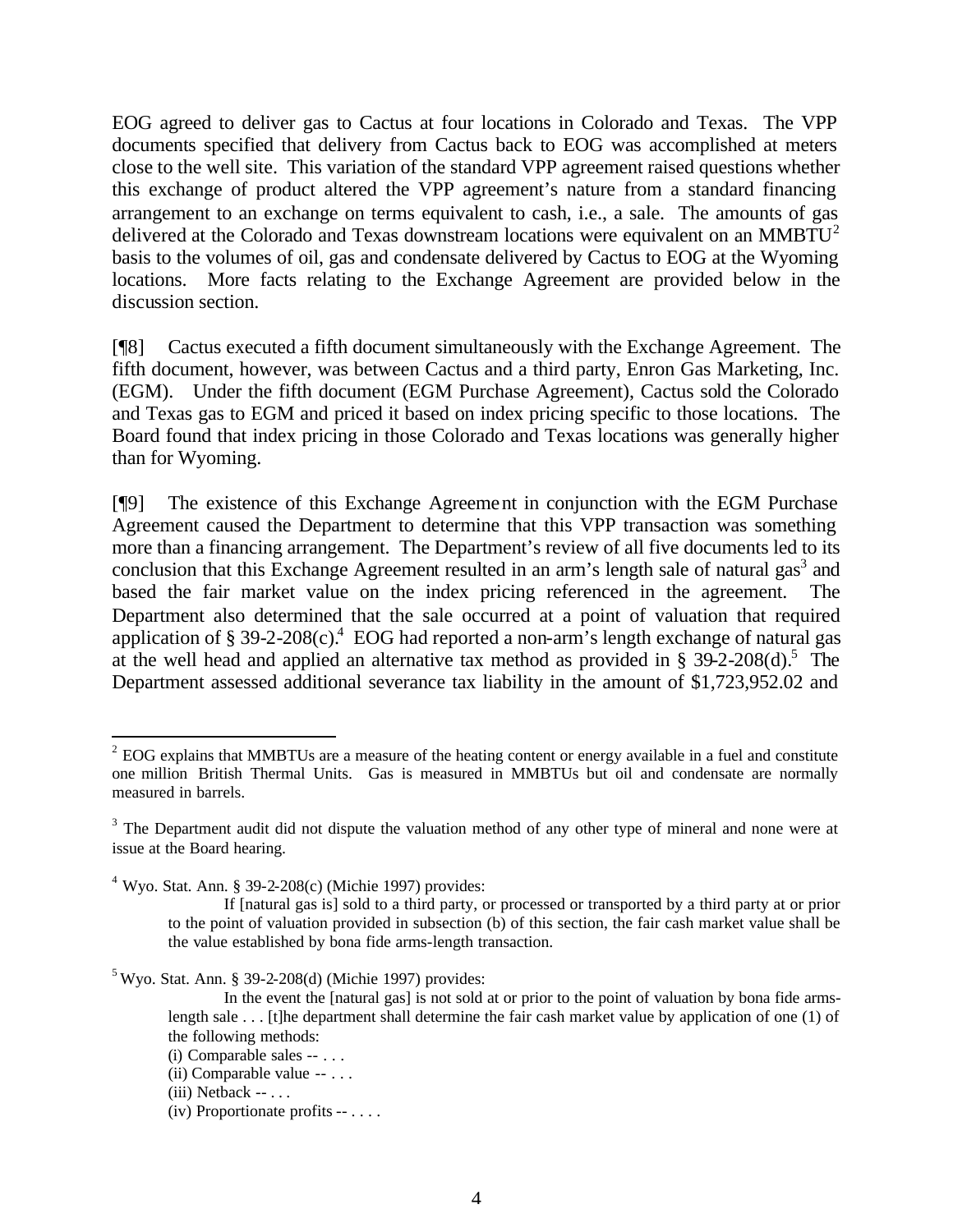additional interest in the amount of \$1,187,608. The increased ad valorem taxable value was calculated and certified to Sublette and Lincoln Counties for application of mill levies.

[¶10] Cactus, as owner of the oil and gas, was responsible for tax liabilities; however, the VPP transaction provided that EOG would report and pay all taxes, and it was EOG that appealed the Department's assessment to the Board. At a hearing before the Board, the Department contended that a sale had occurred at the meters and the valuation should be based on the fair market value of a bona fide arm's-length sale as provided by § 39-2-208(c). EOG contended that an exchange, not a sale, had occurred at the wellhead; however, if the Board determined that a sale had occurred at meters, EOG then contended that the Board must find that point was downstream and the valuation method would be determined by § 39-2-208(d).

[¶11] The Board held that a sale at the meters had occurred, and although EOG alleged that the correct valuation should have been pursuant to § 39-2-208(d), the Board ruled otherwise because EOG had failed to raise the issue during the audit and it was untimely to now raise the issue at hearing. The Board further found that the Department's determination should be upheld because the distance of the meters from the wellhead was too insignificant to allow downstream valuation. The Board did find, however, that EOG should not be assessed interest for the entire period. Other than that change, the Board affirmed the Department in all respects. EOG now appeals the Board's decision to this Court.

# **DISCUSSION**

# *Standard of Review*

[¶12] Considerable deference is accorded to the findings of fact of the agency, and this Court does not disturb them unless they are contrary to the overwhelming weight of the evidence. *Amoco Production Co. v. Wyoming State Bd. of Equalization,* 12 P.3d 668, 671 (Wyo. 2000). An agency's conclusions of law can be affirmed only if they are in accord with the law. *Id.* at 672. Our function is to correct any error that an agency makes in its interpretation or application of the law. In addition, during our judicial review, we will invalidate agency findings or actions made without authority. *Id.* 

# *Valuation by Transaction Type*

[¶13] Natural gas is valued for taxation at its fair market value after the production process is completed. § 39-2-208(a).The production process for natural gas is completed "after extracting from the well, gathering, separating, injecting and any other activity which occurs **before the outlet of the initial dehydrator**." § 39-2-208(b)(ii) (emphasis added).If natural gas is sold to a third party at or prior to this point of valuation, then the fair market value shall be the value established by bona fide arm's-length transaction. § 39-2-208(c). If natural gas is sold after that point, then an alternative method of valuation listed in the statute applies. § 39-2-208(d).The primary question for us is whether a sale occurred at all. The statute defines a bona fide arm's-length sale as "a transaction in cash or terms equivalent . . .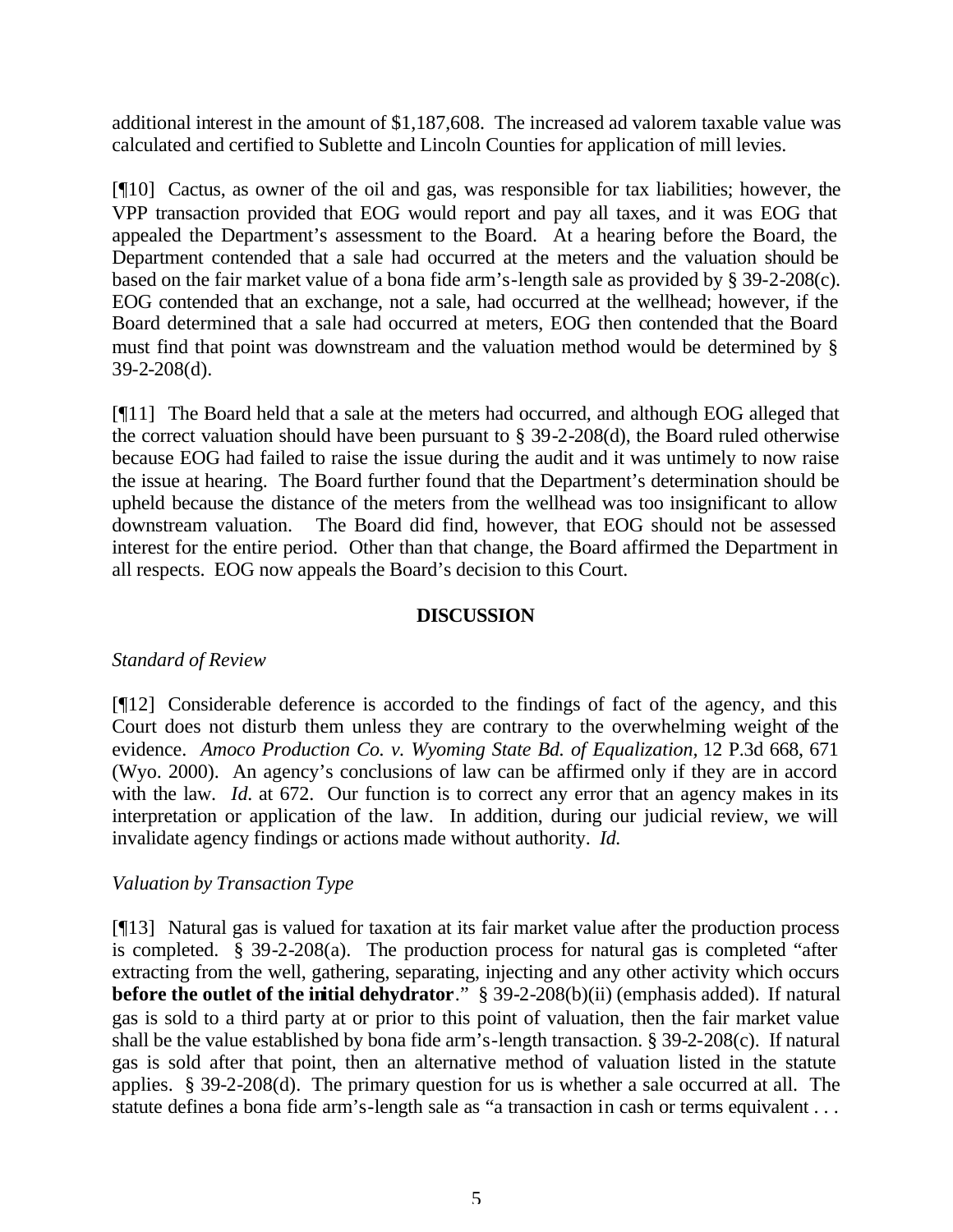after reasonable exposure in a competitive market between a willing, well-informed and prudent buyer and seller with adverse economic interests." Wyo. Stat. Ann. § 39-14-  $201(a)(ii)$  (LexisNexis 2003). As the analysis that follows shows, we do find that a sale occurred and that sale occurred after the point of valuation.

[¶14] In its first issue, EOG contends that the Department erred in determining that the VPP transaction was an arm's-length sale and not a financing arrangement subject to lower valuation because the Department wrongly concluded that the exchange was a sale on terms equivalent to cash. EOG disagrees that the exchange of product that occurred was a critical variation. Although EOG contends that the exchange was a production payment, our review causes us to agree with the Department's conclusion that a sale occurred.

[¶15] Generally, a VPP transaction provides that in exchange for a large infusion of capital upfront, a producer conveys ownership of production to the buyer for a limited duration. The buyer benefits primarily by gaining reliability in delivery and the buyer's ownership of the production protects it from a producer's bankruptcy. For federal income tax purposes, the seller is seen as borrowing money and mortgaging the minerals as security for the loan. The VPP financing transaction is often available to a producer when bank or mezzanine financing is not. Additional benefits gained by a producer are that the VPP is treated as a sale of revenue rather than debt and, because the producer retains control of operations, after the agreed upon production is delivered the producer receives still more capital from production after the VPP ends.

[¶16] Based on this description it is easy to see that the parties did enter into a financing transaction when Cactus exchanged over \$326,000,000 for production ownership. Under this standard arrangement, the Department, the Board and EOG all correctly determined that § 39-2-208(d) would have applied for valuation purposes. However, the parties did not limit this transaction to that of a standard VPP arrangement, whereby Cactus received Wyoming production in exchange for upfront cash to EOG.

[¶17] The parties entered into a second agreement, the Exchange Agreement, entitling Cactus to receive higher priced Texas and Colorado production as repayment for its upfront cash to EOG. At the custody transfer meter, the minerals owned by Cactus were delivered by Cactus back to EOG. Simultaneously, EOG was required to deliver an equivalent amount of gas to Cactus at four locations in Colorado and Texas. The Exchange Agreement provided that if EOG failed to deliver product to Cactus in Colorado and Texas, EOG would pay the equivalent amount in cash. The value would be determined by index pricing relevant to those markets. Simultaneously to the Exchange Agreement, Cactus, which is composed of investors, sold the product received in Colorado and Texas to a third party (EGM) and valued that product by index pricing. The Cactus/EGM transaction was entered into on September 25, 1992, referenced the VPP agreement and required EGM to pursue EOG in the event of any default. The VPP agreement was transferred to another group (Cactus III) and terminated in 1999.

[ $[18]$ ] EOG reported and paid taxes pursuant to § 39-2-208(d) and in reliance upon a memo sent by the Department instructing all oil and gas producers to use the comparable value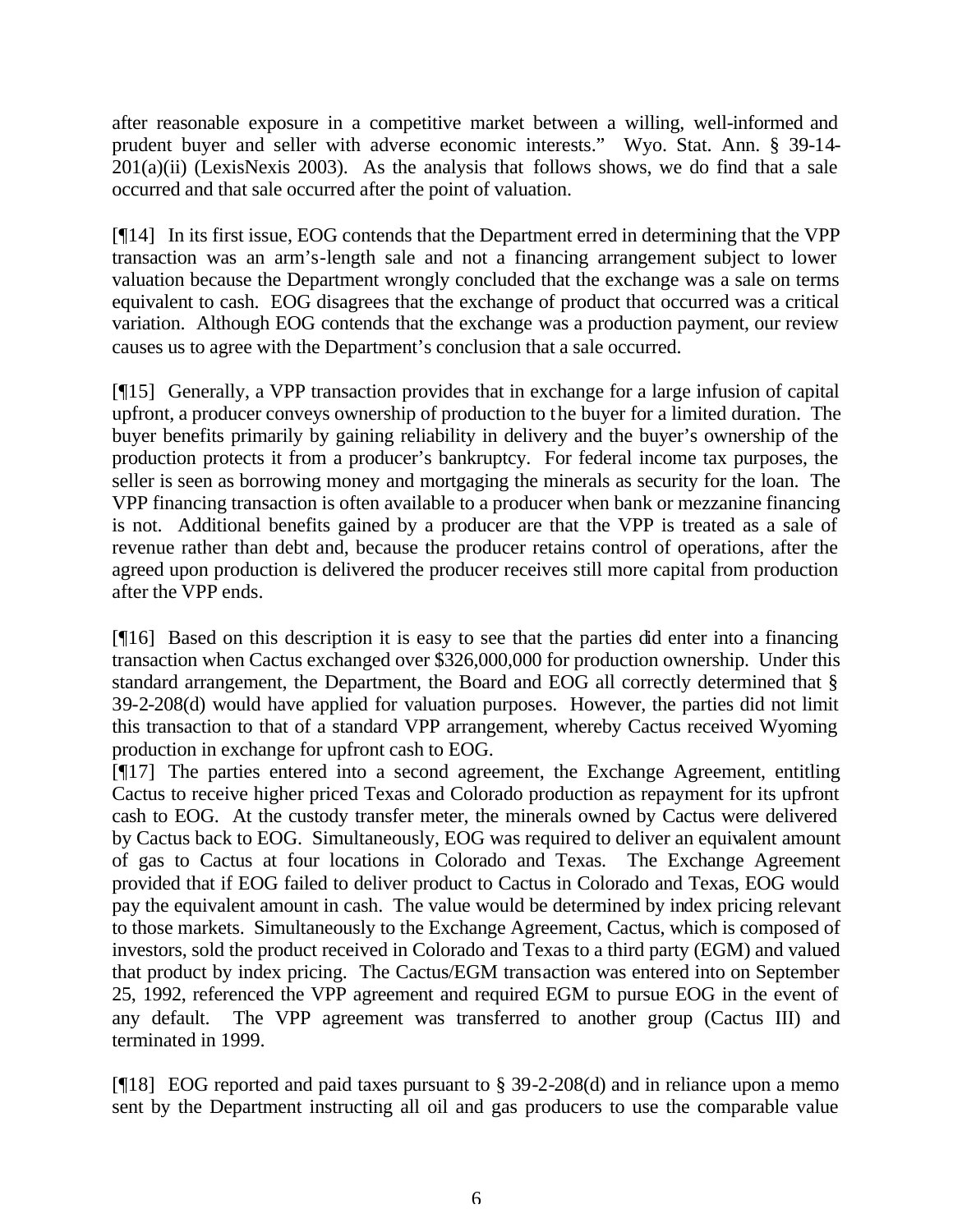method to value the sales of production that were not sold by arm's length sales at the wellhead. In 1997, the Department began an audit of EOG's Lincoln and Sublette County production. Unfamiliar with a VPP as a form of financing, the representatives of the Department and the Attorney General's office met with EOG's representatives in Houston, Texas, and reviewed the VPP transaction documents. These documents revealed that after Cactus acquired title to EOG oil and gas production in exchange for cash, Cactus and EOG again exchanged product that Cactus sold to a third party, EGM.

[¶19] Based upon information from these documents, the Department determined that it must view the entire transaction as an arm's-length sale and based valuation on the index pricing referenced in the Cactus/EGM transaction where Cactus simultaneously resold the Texas and Colorado product to a third party for profit. Under this arrangement, Cactus was repaid faster by EOG, never had to take possession of any product, and its risk was further reduced by a clause in the exchange agreement that provided that if EOG failed to deliver the Texas and Colorado product, EOG would make a cash payment to Cactus in accordance with regional index pricing. That same regional index pricing controlled the sale between Cactus and EGM.

[¶20] EOG defends the Exchange Agreement transaction as the agreed upon repayment method required under the refinancing arrangement and argues vigorously that the exchange was not a bona fide arm's-length transaction as defined by statute, and therefore the Department was not permitted to base the valuation upon index pricing. Viewing the VPP transaction in its entirety, we agree with the Department that the VPP transaction was a variation of the standard financing arrangement that was not simply intended to provide financing, but was intended ultimately as a sale of product.

[¶21] Under the statute, valuation is determined by the type of transaction associated with the severance.  $\S$  39-2-208(c), (d). By this language, the legislature has directed that the Department and the Board view this transaction in its entirety. That review revealed that this transaction intended something beyond mere financing. A sale was intended based upon the "index pricing" referenced in the Exchange Agreement and the Department properly relied upon that index pricing as the parties' valuation of the product's fair market value. Our review agrees with this assessment of the transaction and neither those entities nor this Court is permitted to ignore legislative intent because the contracting parties designated the transaction as a financing arrangement. Producing natural gas by means of complex financing, brokering, and sales agreements may well warrant different valuation treatment; however, the present statutory scheme does not permit it and changing that scheme is a matter for the legislature and beyond the purview of this Court.

*Constitutional Requirement of Uniformity*

l

<sup>&</sup>lt;sup>6</sup> Wyo. Stat. Ann. § 39-14-201(a)(ii) states: "'Bona fide arm's-length sale' means a transaction in cash or terms equivalent to cash for specified property rights after reasonable exposure in a competitive market between a willing, well informed and prudent buyer and seller with adverse economic interests and assuming neither party is acting under undue compulsion or duress[.]"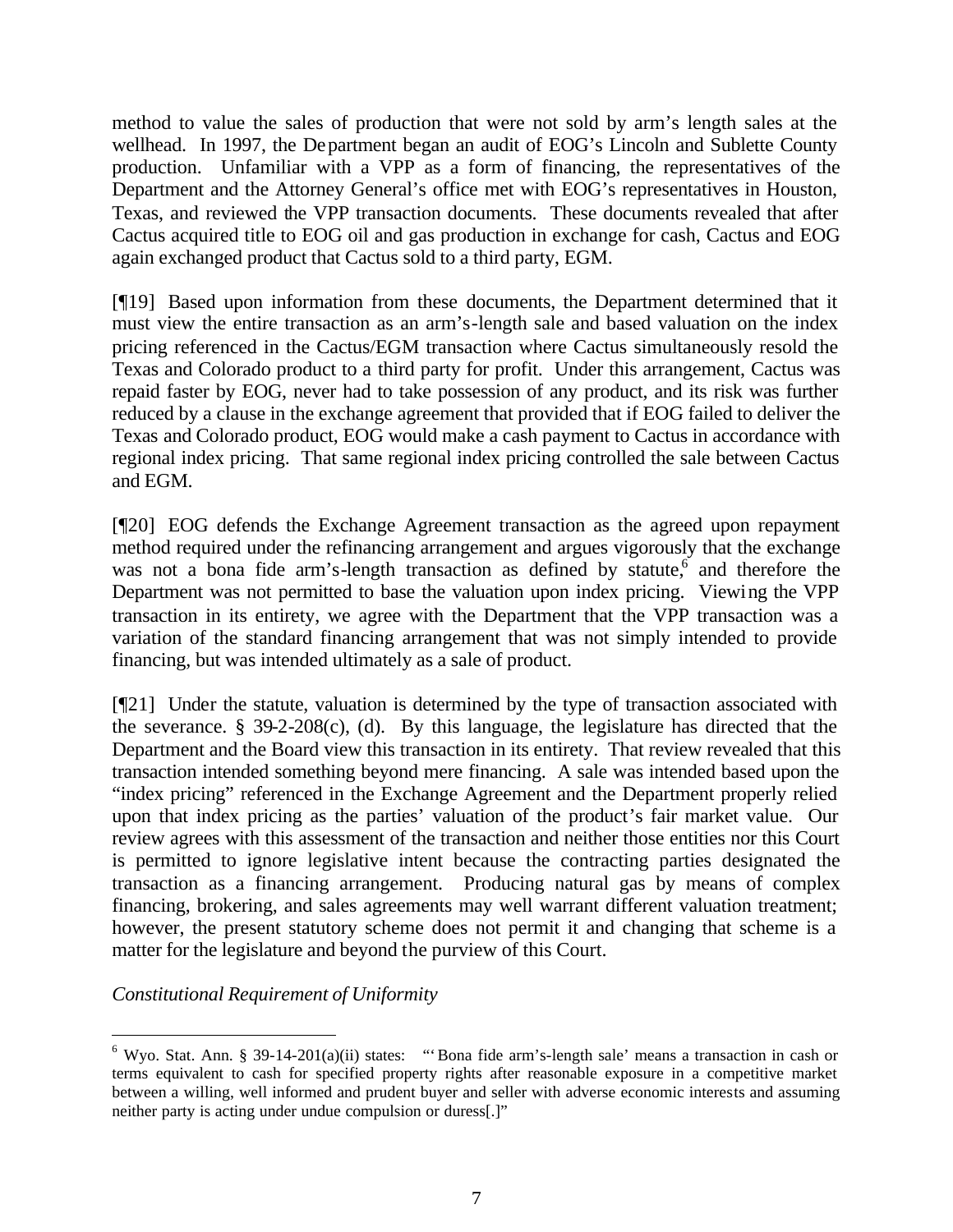[¶22] EOG's second issue disputes the Department's use of index pricing from the distant regions of Colorado and Texas without accounting for its repayment obligations to Cactus. The Department tells us that it routinely uses index pricing whenever an agreement references index pricing to determine contract price. The Board also found it routine and EOG fails to explain why this method is inappropriate for a sales transaction. We find that EOG's argument is relevant only if we had determined that a financing, rather than a sales, agreement existed. Our decision is otherwise, and we do not further consider the issue.

#### *Point of Valuation*

[¶23] Finally, EOG complains that if a sale did occur, it was not a sale at or prior to the point of valuation and the proper method of valuation was under § 39-2-208(d). The Board found:

> In its Motion for Reconsideration, Petitioner indulged in a hyper-technical argument that if the Department's position was correct that an arm's length sale took place at the custody transfer meter under the VPP documents, then the Department should have used an alternative valuation method under the statute because technically the gas sold a few feet away from the outlet of the dehydrator which is *downstream* from the statutory point of valuation. The Board finds this argument to be both breathtakingly ingenious and nonsensical at the same time. The reason why the Wyoming Legislature deemed it necessary to establish a point of valuation was because it was important to separate upstream production costs from downstream transportation costs, the latter being deductible from the gross value received by the producer at the wellhead. Many times this becomes important in gas fields where the wellheads, dehydrators and custody transfer meters are located miles apart. When the custody transfer meter and the outlet of the dehydrator are located virtually side-by-side as they are in this case, the distance is of no significance whatsoever. The Board found Petitioner's argument to be irrelevant at the hearing and after further reviewing the record, we find it to be irrelevant still.

EOG contends that the Board has no evidence supporting its legislative intent assertion, the point of valuation defined in § 39-2-208(b) is unambiguous and the definition establishes a legislative intent to draw a bright line as to when the Department may use arm's-length sales at or before this point and when it must resort to alternative valuation methods.

[¶24] The Department and the Board determined that a sale from Cactus back to EOG occurred after the outlet of the initial dehydrator at the custody transfer meter. Finding that